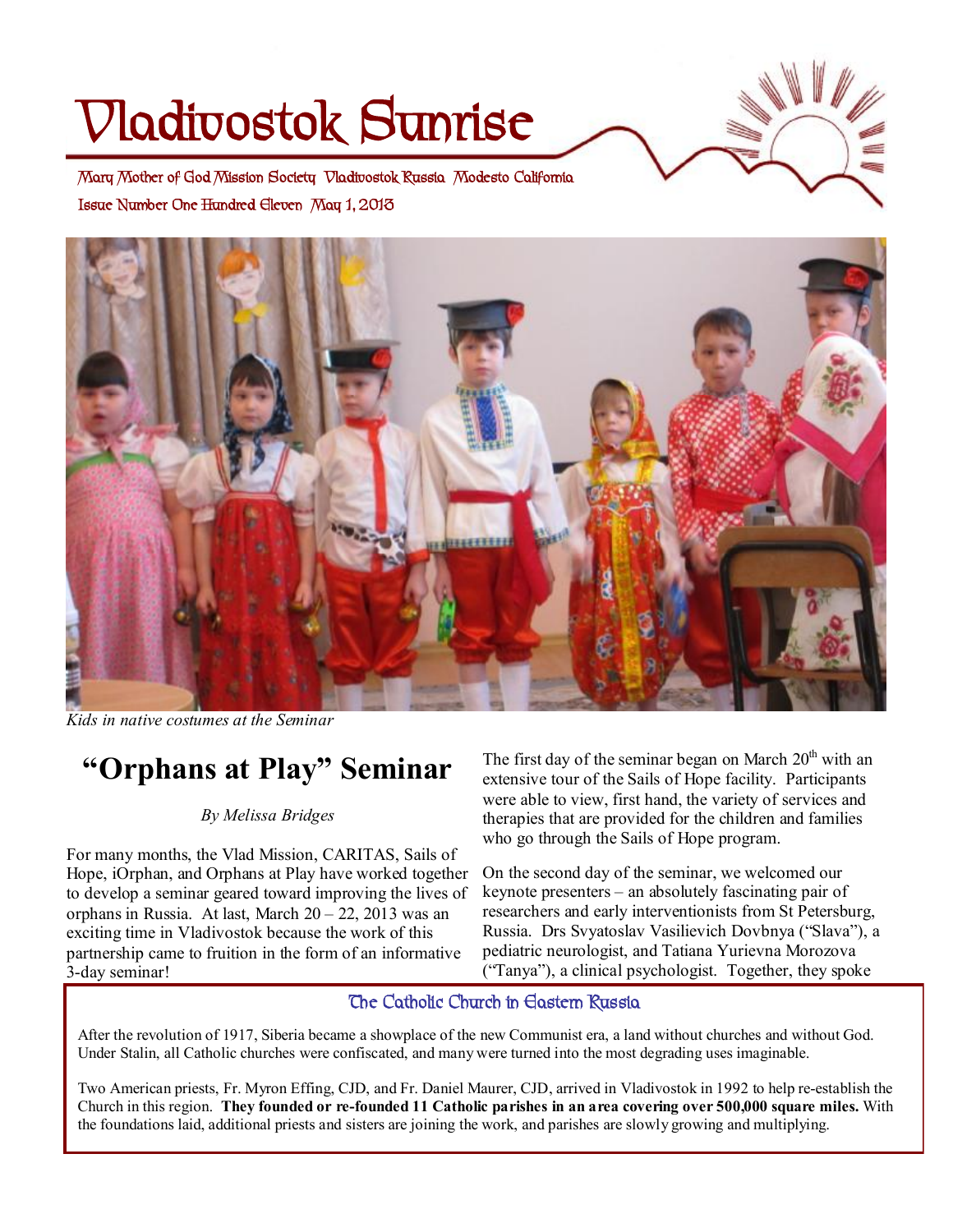about brain development, the impact of early stress on development, attachment, fetal alcohol syndrome, and many other topics that are so relevant to orphans in Russia. Participants at the seminar included social workers, doctors, psychologists, and program directors. Everyone in attendance was challenged to "think outside the box" with regard to everything they knew – or thought they knew – about children, child development, and how early experiences can positively or *negatively* impact a child for his or her entire life.



*Seminar attendees* 

We also heard an excellent presentation from Jess Wolsterhoff and Megan Bresnahan, a speech language pathologist and occupational therapist, from the University of Minnesota. Jess and Megan shared their expertise from the perspective of working with children from internationally adoptive situations. Many children they work with, on a daily basis, have been impacted by life in an orphanage. They shared many of the challenges faced by children left in cribs for long periods of time as well as how to prevent some of those challenges by providing simple experiences for young children.

On the third day of the seminar, the group of participants toured a bit more of the Sails of Hope facility and took part in a round table discussion about the information learned from the seminar and future direction for the Vladivostok region. One of the very exciting things witnessed was professional networking, which does not seem to be a concept often put into practice in Russia. It was heartening to learn how informative the training was perceived by people from various agencies, as well as how participants had the deep desire to learn more and more. The commitment was made to pass information learned along to co-workers and other professionals.

Much of the content presented at the three-day seminar was quite different from traditional Russian beliefs held about child development and early experiences. Based on the question/answer session at the end of the second day, it seemed that many people in the room experienced some level of shift in their understanding, which is a great starting point! We are hopeful that it is the beginning of a permanent change that will last beyond the seminar and end up being a spark that will go toward some serious permanent change in the structure of the country's orphan care. Of course, serious structural change will take some serious time and effort. But in the short term, we are hopeful that information will be shared and will strengthen the desire to incorporate programs like the Grandma Mentoring Program into the lives of the children who reside in baby homes and orphanages in Vladivostok and perhaps even in other parts of the country.

[Here is more information about the seminar presenters



from the Russian side: Slava, a pediatric neurologist, and Tanya, a clinical psychologist, have worked together in the field of early intervention for the past 15 years. They completed their postgraduate education in the European Union and work throughout Russia and other post-Soviet countries disseminating best

practices in child welfare. Slava and Tanya are often featured speakers at international child development conferences. They were scientific consultants for the film "The Road Home" and "Early Relationships and Child Development," documentary films about the importance of attachment and how to keep babies and toddlers with their birth families and



out of orphanages. In 1998 Slava and Tanya co-founded the St. Petersburg Early Intervention Institute, one of Russia's pioneering centers for treating young children with developmental delays and disabilities. Currently they see individual clients, conduct evaluations and research, orchestrate project development and management, and provide training seminars for Russian and international organizations. They are both great professionals, and we were glad to have them with us. --ME]

**Remember "Mary Mother of God Mission Society" in your will.**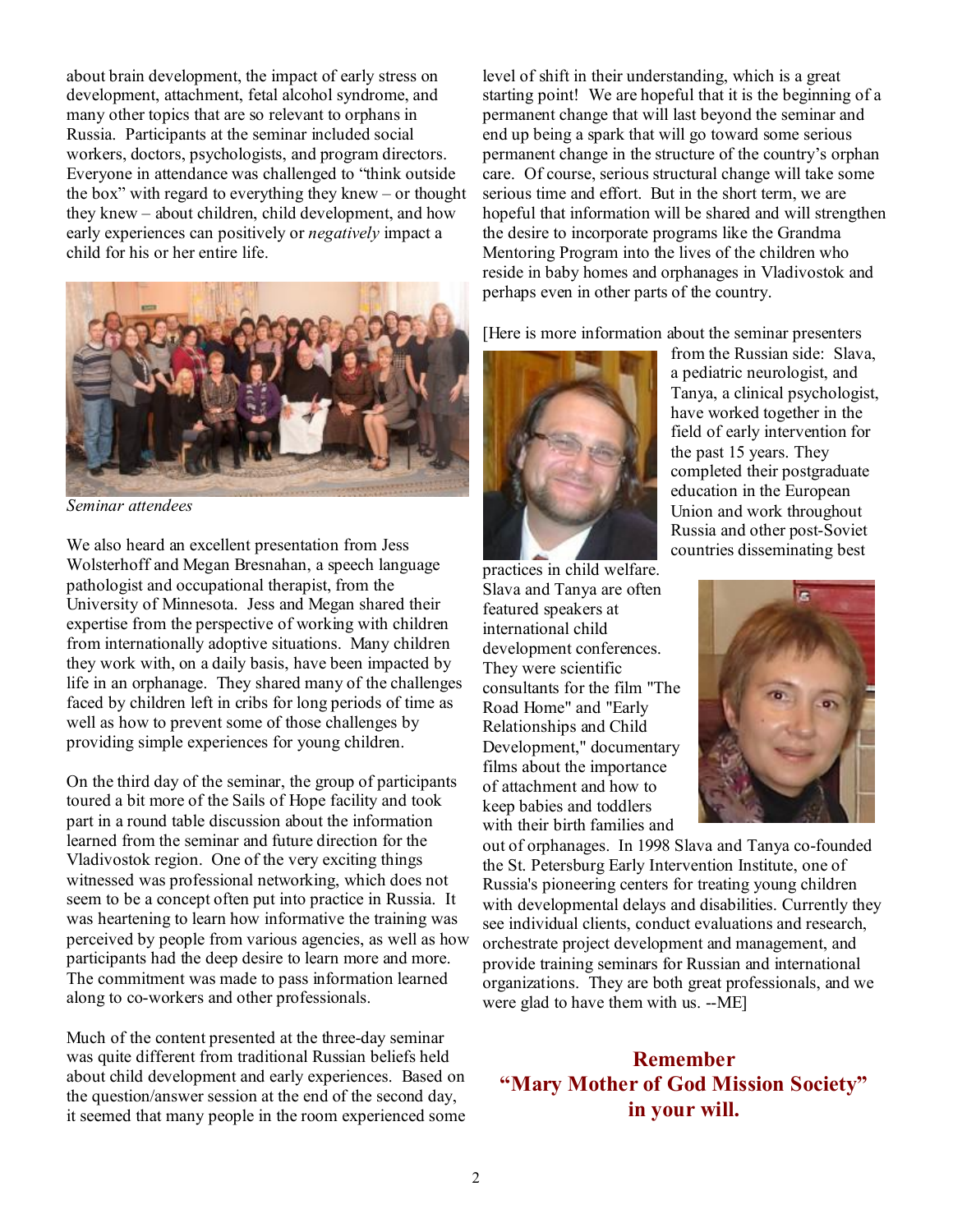## **News about our Seminarians in Indonesia**

#### *By Deacon Inosensius Hetu, C.J.D.*

On January 20, 2013, I went to Maumere, Flores Island, Indonesia for doing vocational promotion in the General High School and also in Bajawa and Ende. Thanks be to God, the headmaster and teachers really welcomed our presence. The school gave me the chance to talk with the students who are going to graduate in May, 2013.

On January 29, 2013 I visited our nine seminarians in Preparatory Year at Saint Paul Seminary, Mataloko. A new rector Fr Yanto, OCarm welcomed me and he gave me time to talk with our seminarians. I also had time to share about our community in Russia and in Surabaya with all the seminarians. I stayed there for two nights and we had a great time sharing about our vocations, and supporting each other in following Jesus and becoming priests in our community of Canons Regular of Jesus the Lord. These nine seminarians will come to our community in Surabaya, Indonesia for their next formation.

On February 4, I visited five of our seminarians in their homes and met with their families. These five seminarians will join our community in Surabaya this coming March 4, 2013 for the preparation for college seminary. I also had a meeting with our five seminarians who are studying in Ledalero Major Seminary. We were talking about improvements to their study, and about our communities in Surabaya and Russia. They will join our community after graduation. Those were my three weeks on Flores island. And may the name of our God always be glorified through this journey, my encounter with students, seminarians and also their families.

March 01, 2013 was a busy day for Indonesian community. After renting a temporary house at the end of February, we directly moved the furniture from Mr Tara's house. Mr. Tara and Mrs. Jumini are very kind persons. They always help us to find the furniture that we need. As newcomers in Surabaya, we don't know the places to buy furniture. If we go alone to buy, the prices will be twice or three times as high. We thank God that He sends people Yesterday, April 9, we brought our minivan to the repair to help us.

It was easy to move the furniture because we already have a minibus. Our seminarians who prepared things for the coming of our aspirants were Jacob, Yohanes, Ignasi, Levi and I. Inspired by the Rule of St Augustine, "The first purpose for which you have been come together is to live in unity in the house and to be of one mind and one heart

on the way to God", we worked on it all togetherness and we did it happily. We are aware that as a new community in the Church we lack many things, but we believe that God will provide for us. Lord God, bless our home, bless our benefactors and their families and homes!

Now I would like to inform you what we did during the last three weeks after the Indonesians aspirants arrived in Surabaya. They joined the parish choirs. They sang well at the Good Friday Liturgy. They are also participating in the charity works of the parish, including visiting the



*Jacob Dambe drove the minibus from Jakarta to Surabaya.* 

orphanage to play football together with the kids. It was so interesting!

I assisted our parish priest as deacon during the masses from Holy Thursday until Easter Sunday. On Saturday night I sang the Easter Exultet for more than 2000 people attending. After Easter, on April 4, our aspirants moved to the other rented house which was really empty. We spent a lot of money buying furniture.

The lessons for the aspirants began on March 16. The lessons are Liturgical Introduction, Bible Introduction, Public Speaking and Writing, Augustinian Spirituality, The Canons Regular in Jesus the Lord in Community Life, and English Grammar. They did not have classes during Holy Week.

body service. They will repair some seats and the body which is already broken. We have to do it because if there is a heavy rain some of us will get wet. It will take around 3 weeks to repair it. During this time our seminarians will use a city bus to attend mass on Friday and Sunday in the parish. Other days we will attend mass in diocesan seminary nearby. May the name of the Lord be praise for ever and ever. Amen! In God's Love—Brother Ino.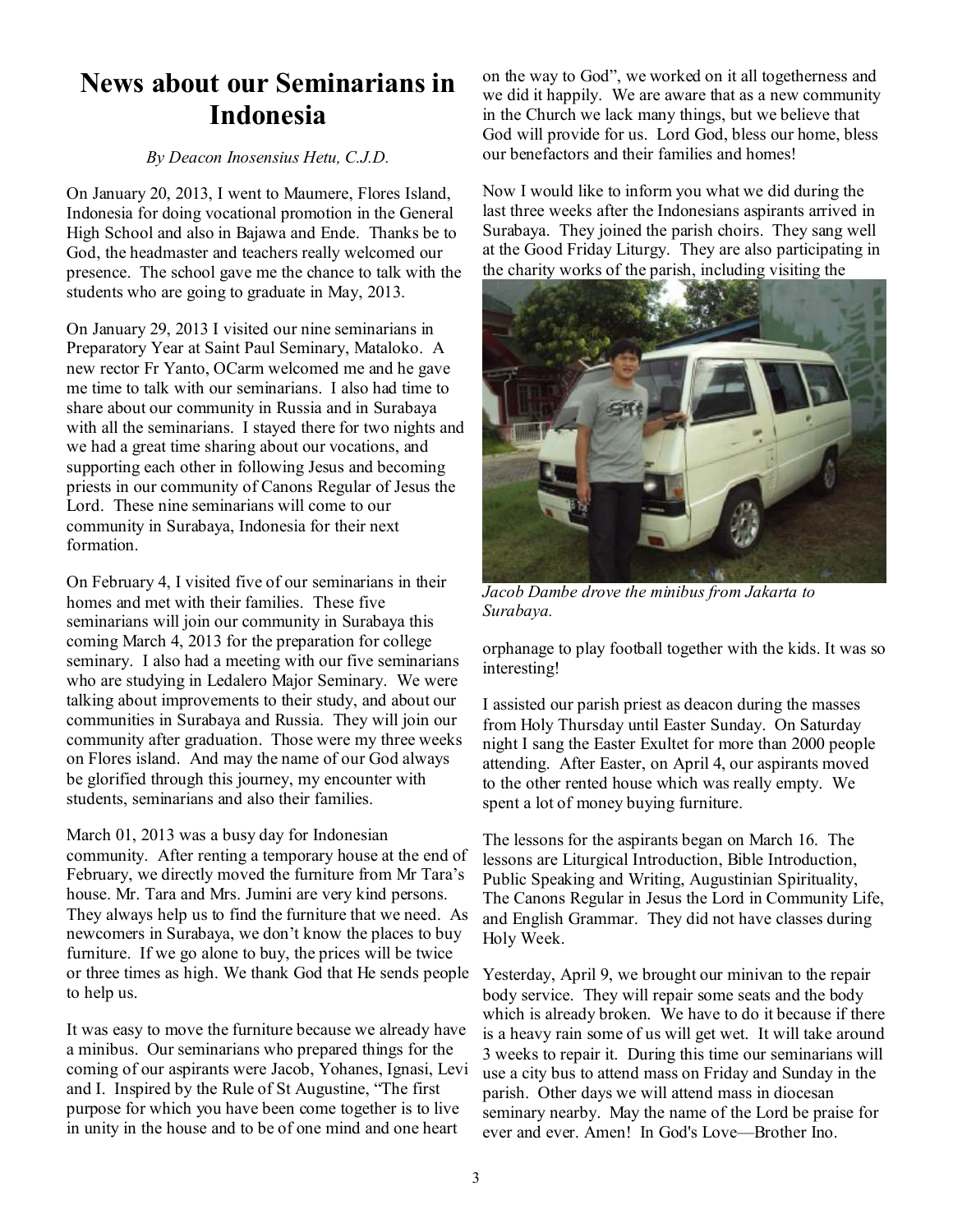## **Opportunities**

♥ Our **Seminarians' "Get On The Bus" Fundraiser** is coming along with many blessings! To date, thanks to you, the seminarians have raised \$6500 to purchase the

used van needed to transport the first group of seminarians to the seminary. Now they are working on raising enough for the mini bus to trans-



port the larger wave of seminarians coming this Fall. To date, \$15,105 of the total \$34,500 needed for the van and minibus has been collected. That puts 12 of the 28 seminarians on the bus! Thanks be to God! You may watch as each of our seminarians makes it on the bus through the weekly updates on our website. Thank you to all for helping our seminarians!

♥ Contact the mission office on how you can become a "Guardian Angel" for a **seminarian**. A comprehensive budget is available for review. Our lovely benefactor in NY, Julianne Immordino, continues to make beautiful **Swarovski crystal** rosaries to **help our seminarians**! Julianne will donate a crystal rosary or rosary wrap bracelet to donors who give \$500 or more in support of our seminarians. Donors may choose which of these faith gifts to receive.



♥ Several women have been sewing to help the mission. They create exquisite Bible, Magnificat and prayer book covers and rosary cases made from **priests' vestments no longer in use**. These special articles used to raise funds for the mission. If you have worn and vestments no longer being used, please send them

to the mission office in Modesto. Just a note, we sometimes receive vestments still in very good condition. These vestments are sent to Russia and used in our mission, or are sent to other missionary priests in mission territories. Thank you for your help!

♥ Another FOCUS team is heading to **serve in Vladivostok** this summer! We've received quite a few inquires from individuals and groups interested in serving on a mission to



Vladivostok. We welcome visitors and mission teams to help the parishioners and those in need in and around Vladivostok. Serving the mission by spending time with the orphans, helping in the Hospice hospital for the elderly, participating in group activities with the children who have very little in their lives, and assisting in building renovation projects has always been a very special and life changing experience for those who join a mission team and those they touch in Russia. If you are interested, you may find out more on our website [www.vladmission.org](http://www.vladmission.org), under Mission Teams or, please contact our office at [usoffice@vladmission.org.](mailto:usoffice@vladmission.org)

♥ By popular request, an **Our Lady of Vladivostok pendant** has been created. Fashioned by Bliss Manufacturing, these medals have the detailed image of



Our Lady of Vladivostok on the front and the Most Holy Mother of God Cathedral on the back. "Our Lady of Vladivostok, Pray for us" encircles the Icon on the front. Medals come 1 in. with a 24 in. chain, or 3 /4 in. with an 18 in. chain. Both sizes come in Sterling Silver or Pewter with stainless steel chains. Each medal and chain comes in a velvet jewelry box. Pewter medals are also available

without chains and boxes. Fr Myron has the same medal inscribed in Russian available in Vladivostok. Please contact the mission office for more information or to order yours just in time for Mother's Day and Father's Day!



♥ **S.H.A.R.E.S.** cardholders are keeping up their fantastic momentum! They earned another \$3,124.60 for the mission in the 4th quarter! Thanks be to God! Help us even more by passing these FREE SHARES cards to your friends, family, co-workers and ministry members. Encourage them to shop at Save Mart, Lucky's, FoodMaxx or SmartFoods and use the card. Simply present your card at check out and these stores donate up to 3% of your grocery bill to the mission. It costs you nothing! It's a great way to help! Call or email the mission office and let us know the number of cards needed! Thank you! **Thanks be to God for our benefactors!** 

## **News Notes**

#### *by V Rev Myron Effing, C.J.D*

• Readers recall that the Vladivostok Fire Department insisted that we had to install a new fire system in the church and in the monastery. So far it is done in the church, but that has been a problem! The system doesn't like it when we use incense, so we've had three fire alarms during Sunday Mass so far. Now we think we have it fixed, and there were no problems during the Easter Vigil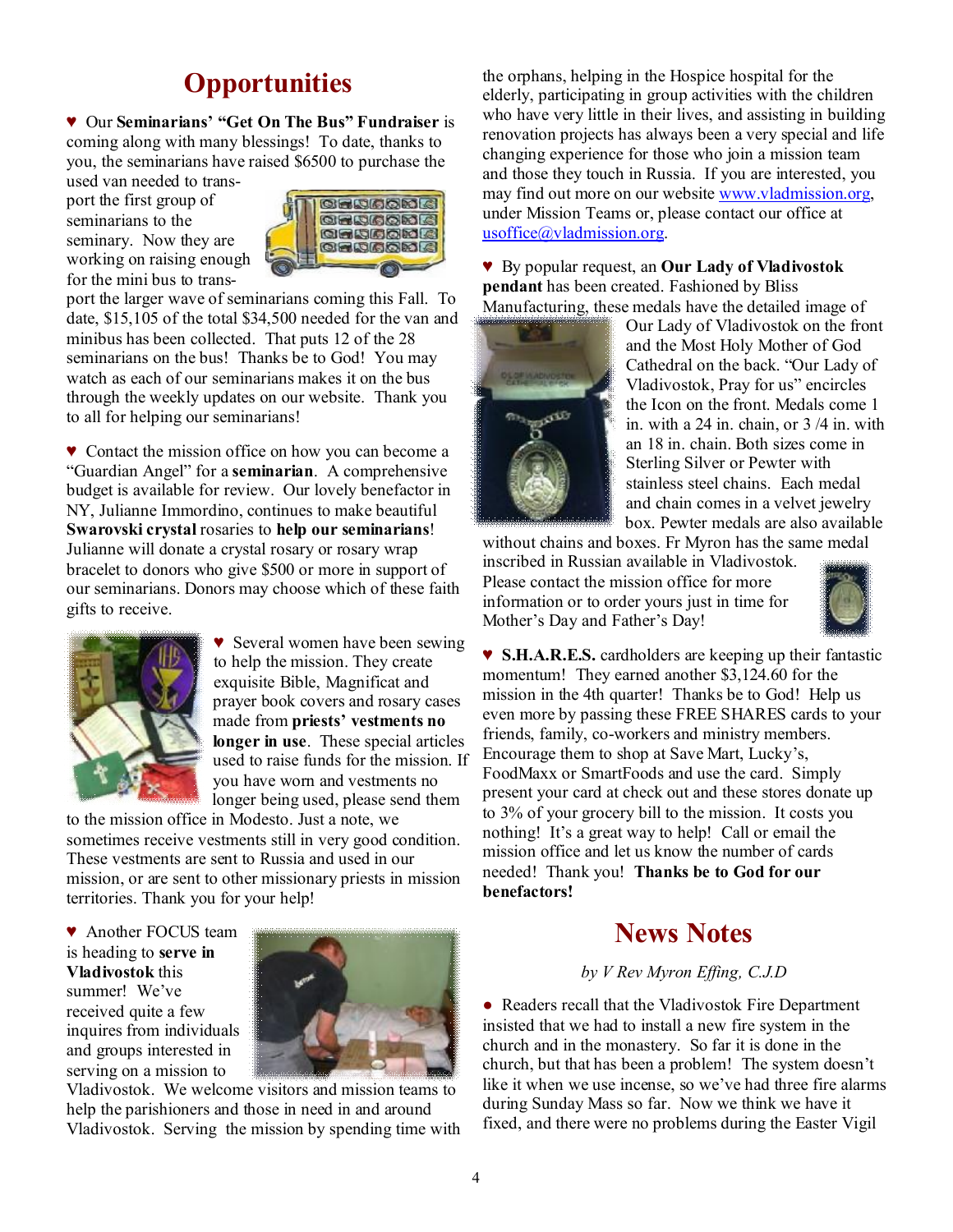with all those candles and incense! Now that the system is if we don't find or grow some. So it is exciting that there working well in the church, we will begin installing the system in the monastery building. Thanks, benefactors in America and in Russia!



*Installing the fire alarm system* 

• In December I had the pleasure of visiting our seminarians in Surabaya, Indonesia. They are attending the seminary together, working on their bachelor's degrees in Philosophy. They rent a house together so that they can have common prayer and meals, and even entertain the neighborhood kids with a soccer game every Saturday afternoon. It was a great trip which gives a lot of hope for future priests to work where needed.

It was a great trip for me, both as a religious, and as a pioneer here in Russia, because, with the lack of vocations in Europe and America, Russia will suffer without priests

are so many vocations nearby in the Philippines and in Indonesia, and that some of these guys want to work in Russia after ordination, and others will serve in other



*Seminarians in Surabaya greeted me and the new deacon, including one wearing a native costume.* 

countries (even in America?? Why not?) after their ordinations. But we'll have the expenses of their seminary training.

My worry is paying for all the tuition expenses which going to the seminary entails. I don't mind telling you that some of them wanted to go to the seminary a long time ago, but were unable because of the poverty of their families. But we need priests, so please pray for them and please help me if you can with their expenses!

But why not Russian vocations? There is some interest, but with 7 abortions per woman and 80% divorce rate there just aren't many kids! And parents want grandchildren. You will always have more vocations when families are larger! Europe is in the same pickle as America and Russia.

Meanwhile, Deacon Inosensius, the superior in Indonesia, is scheduled for ordination to the priesthood in Surabaya on August 15, and continues his doctoral program in Development. Our six candidates now in Vladivostok are scheduled to begin novitiate on the Feast of the Ascension. Two of them are just a year away from ordination to the diaconate. They will all appreciate your prayers, and your rejoicing with them as they make progress as religious.

● We've had the pleasure of the presence of the Sisters in Jesus the Lord, too, for three months. Now they will be in Kansas City until June when they return to Vladivostok, hopefully permanently. Russian Island is waiting for them, and I'm sure they will be a hit with the students of the Far Eastern Federal University.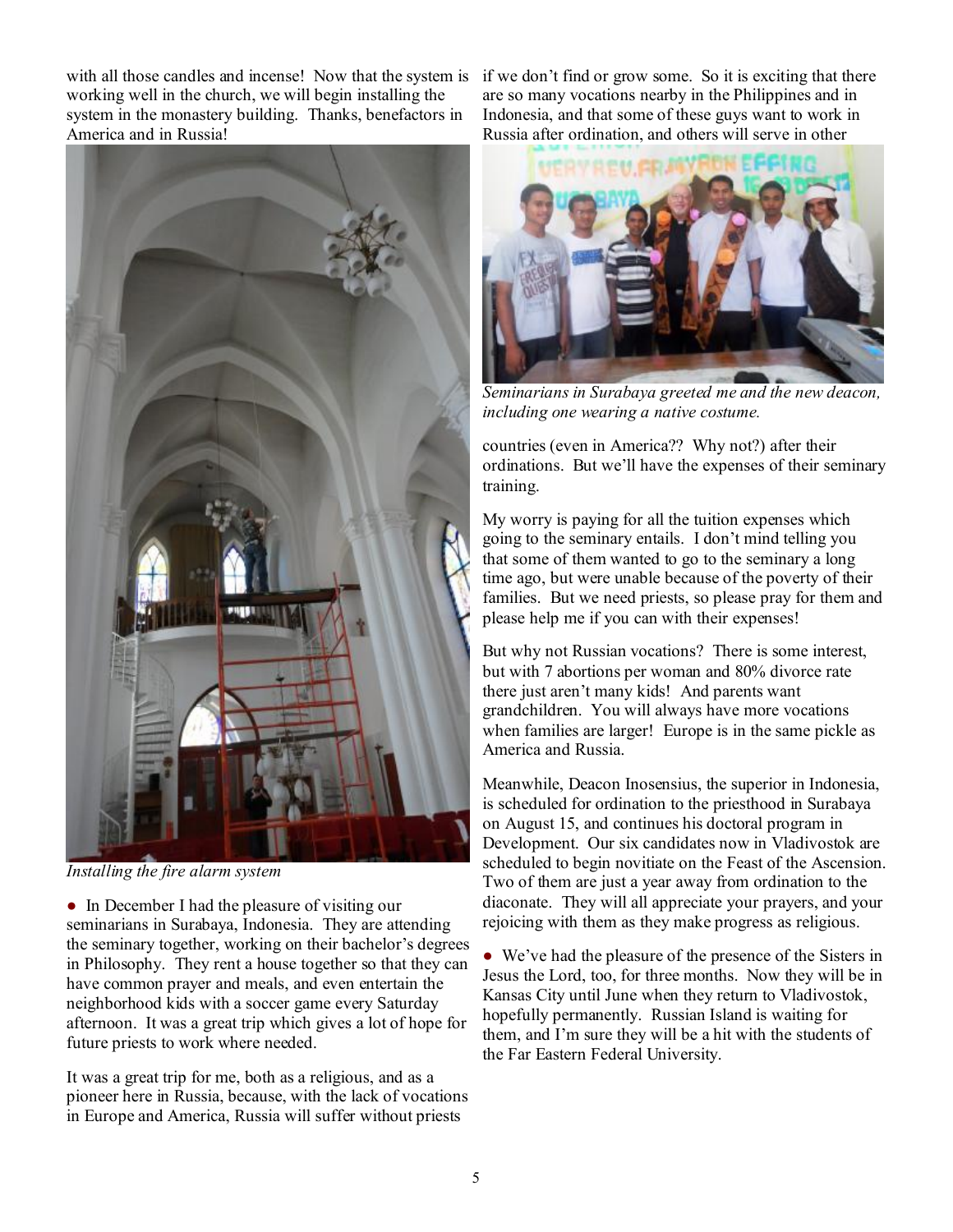

*Sr Stella working at the Hospice.* 

• Our Soup Kitchen Program is off to a fresh start for this year, with great new plans, and we are expecting to serve more people than last year. And the lady in the picture is holding a certificate that she plans to give me to thank me for all the help we do for the poor of our city. But really, I do very little! It is our benefactors like you and our volunteers who do it all.

the falling meteorite in Chelyabinsk contributed to their anxiety! Meanwhile, we Meanwhile Deacon Inosensius continues his doctoral program in Development. Are praying for the new bishop of Rome: Pope Francis.

• We had five adult baptisms at Easter, four adults entered into full communion with the Catholic Church, and four children were baptized. First Communions for the children are scheduled for Corpus Christi, and we are expecting Bishop Kirill for the Sacrament of Confirmation soon.



*Good Friday Washing of the Feet* 



*These folks are delivering boxes of food!* 

● It was an historic day when Pope Benedict XVI left the See of Peter. The parishioners were reacting to all the sensationalism of the Russian press, and were somewhat agitated about all of the "end of the world" hype, but we were able to calm them down at Sunday Mass. Of course



*Some of those baptized at the Easter Vigil.* 

• Planning has begun for this summer's  $17<sup>th</sup>$  Annual Far Eastern Catholic Youth Conference, and FOCUS is planning to attend.

• We are working to open two more Women's Support Centers, one on Russian Island and one in Spask Dalnii.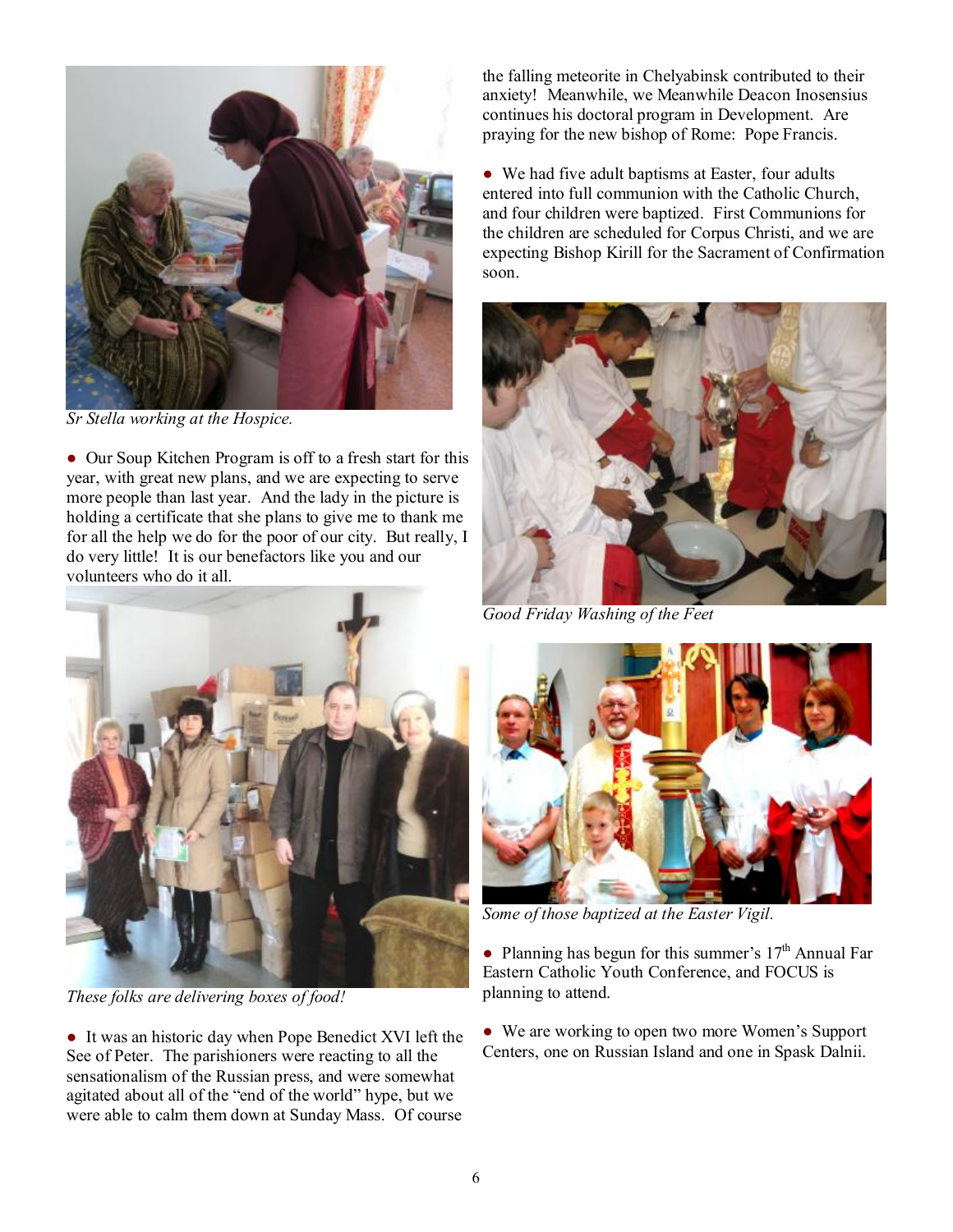## **Welcome Seminarians to Vladivostok!**



Ignasius Rino, musician Agustinus Brusen, teacher Harben Forte, scholar





Bede Paquingan, Male Nurse Jacob Dambe, agriculturist Yohanes Marinus, businessman

## **How to Communicate with Us**

#### **Internet**

Russian language: [www.catholic.vladivostok.ru](http://www.catholic.vladivostok.ru) English language: [www.vladmission.org](http://www.vladmission.org) Sisters in Jesus the Lord in English: [www.cjd.cc](http://www.cjd.cc)

#### **Office in Russia: Phone and FAX:** +7-423-226-9614

myron@catholic.vladivostok.ru daniel@catholic.vladivostok.ru

**Office in California: Phone and FAX:** +1-209-408-0728 Mary Mother of God Mission Society 1736 Milestone Cir Modesto CA 95357

#### usoffice@vladmission.org

**Sisters in Jesus the Lord: +**1-816-353-2177 7049 Blue Ridge Blvd Raytown, MO 64133 www.ejd.ee

**Vladivostok Sunrise** Edited and produced in Russia by V Rev Myron Effing, C.J.D. Printed in St Paul MN by Sexton Printing, Inc. Assembled for mailing by St Joseph Parish, Modesto, California.

**Vladivostok Sunrise** gives you up to date information about the Church in Eastern Russia. Contact our office for your free bi-monthly copy.